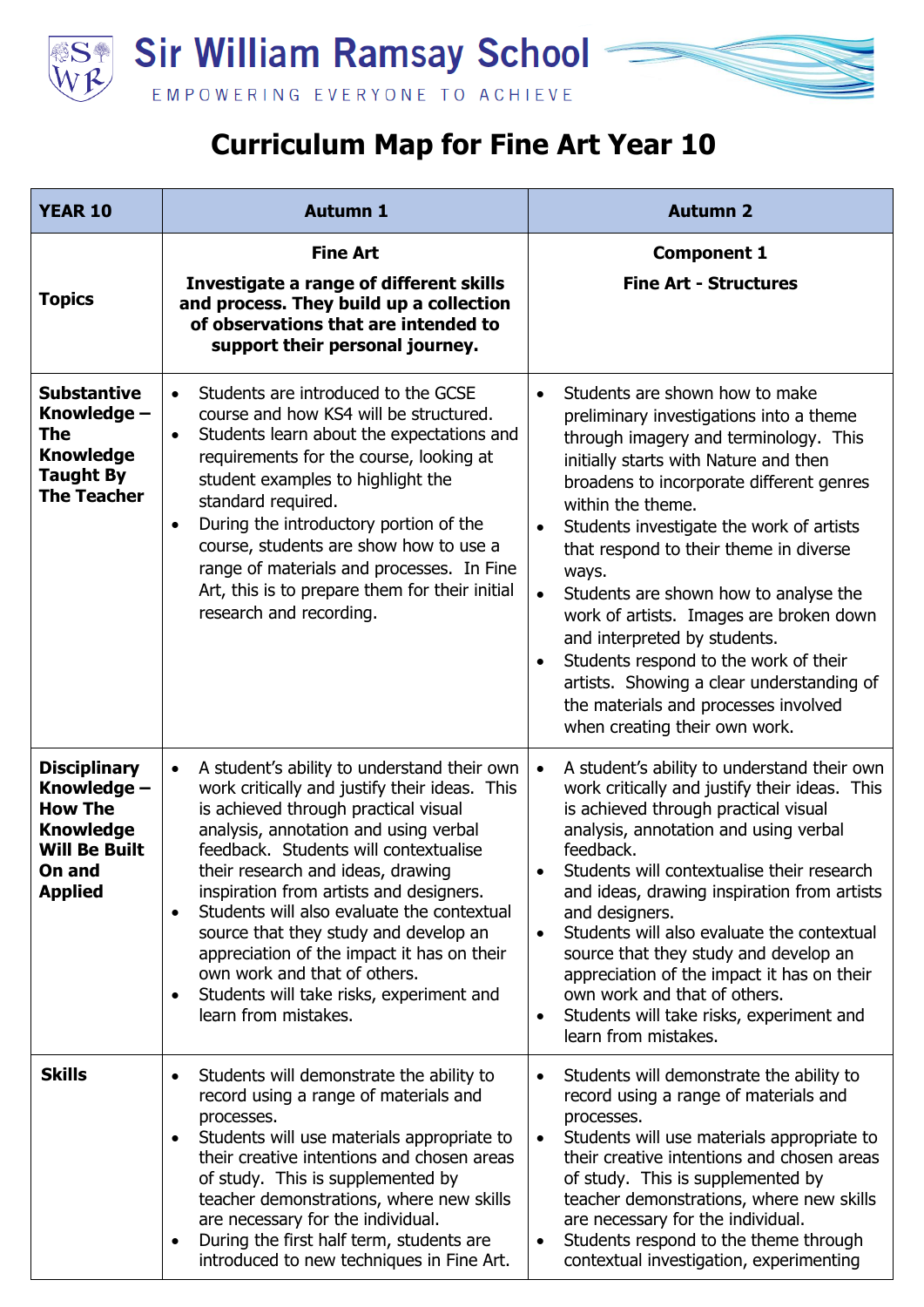|                                                    | In Fine Art, students are introduced to a<br>series of skills and processes. This<br>includes use of spray paint, acrylic paint,<br>mark making, free machine embroidery<br>and Mono printing. Additional skills are<br>investigated if appropriate to the student.                                                                                                                                                                                                                                                                                                                                                                                                                                                                                                                                                                                                                                                                                                                                                                                                                                                                                                                                                                                                                                                                                                                                                                           | with materials, recording and creating<br>outcomes.<br>Students understand how to make<br>$\bullet$<br>appropriate creative choices and how to<br>critically reflect on their decisions.                                                                                                                                                                                                                                                                                                                                                                                                                                                                                                                                                                                                                                                                                                                                                                                                                                                                                                                                                                                                                                                                                                                                                                                                                                                                                                                                                                                                                                                                                                                              |
|----------------------------------------------------|-----------------------------------------------------------------------------------------------------------------------------------------------------------------------------------------------------------------------------------------------------------------------------------------------------------------------------------------------------------------------------------------------------------------------------------------------------------------------------------------------------------------------------------------------------------------------------------------------------------------------------------------------------------------------------------------------------------------------------------------------------------------------------------------------------------------------------------------------------------------------------------------------------------------------------------------------------------------------------------------------------------------------------------------------------------------------------------------------------------------------------------------------------------------------------------------------------------------------------------------------------------------------------------------------------------------------------------------------------------------------------------------------------------------------------------------------|-----------------------------------------------------------------------------------------------------------------------------------------------------------------------------------------------------------------------------------------------------------------------------------------------------------------------------------------------------------------------------------------------------------------------------------------------------------------------------------------------------------------------------------------------------------------------------------------------------------------------------------------------------------------------------------------------------------------------------------------------------------------------------------------------------------------------------------------------------------------------------------------------------------------------------------------------------------------------------------------------------------------------------------------------------------------------------------------------------------------------------------------------------------------------------------------------------------------------------------------------------------------------------------------------------------------------------------------------------------------------------------------------------------------------------------------------------------------------------------------------------------------------------------------------------------------------------------------------------------------------------------------------------------------------------------------------------------------------|
| <b>Links To</b><br><b>Prior</b><br><b>Learning</b> | Use of literacy at KS3.<br>$\bullet$<br>Students will have previous experience of<br>$\bullet$<br>Art at KS3<br>Understanding of the theme 'Structures' in<br>٠<br>Fine Art.<br>Previous experience of recording and<br>$\bullet$<br>establishing a body of work.                                                                                                                                                                                                                                                                                                                                                                                                                                                                                                                                                                                                                                                                                                                                                                                                                                                                                                                                                                                                                                                                                                                                                                             | Use of literacy at KS3.<br>$\bullet$<br>Students will have previous experience of<br>$\bullet$<br>Art at KS3<br>Understanding of the theme 'Structures' in<br>$\bullet$<br>Fine Art.<br>Previous experience of recording and<br>$\bullet$<br>establishing a body of work.                                                                                                                                                                                                                                                                                                                                                                                                                                                                                                                                                                                                                                                                                                                                                                                                                                                                                                                                                                                                                                                                                                                                                                                                                                                                                                                                                                                                                                             |
| Literacy/<br><b>Numeracy</b>                       | During the first half term GCSE students<br>$\bullet$<br>use their established knowledge of the<br>formal elements and associated<br>terminology when communicating about<br>their work. In addition to their prior<br>understanding, students are introduced to<br>new terminology that needs to be<br>included in their written work. This is<br>subject specific and will include new<br>material and processes that they might<br>not have experienced at KS3.<br>Literacy resources are provided in each<br>$\bullet$<br>classroom with visual examples of key<br>words. Students are provided writing<br>frames and sentence starters to support<br>their writing. This will help them<br>communicate their thoughts about the<br>newly introduced processes.<br>Students continue to describe, relate,<br>analyse, interpret, and evaluate work.<br>Students will need to have good time<br>$\bullet$<br>management and understand how long<br>processes take for them to be completed<br>to an acceptable standard.<br>Students will be required to correctly<br>$\bullet$<br>measure and use space. This is especially<br>important when creating their response<br>pages and how they present their work.<br>Students will use different quantities of<br>$\bullet$<br>materials and will have to understand the<br>impact of having too much or too little of<br>the medium. This is key when they are<br>using paint in Fine Art. | When responding to contextual sources,<br>$\bullet$<br>students use their prior knowledge of the<br>formal elements and associated<br>terminology to communicate about the<br>work of others. Students include their<br>own opinion and thoughts to show how<br>they are processing this information.<br>In addition to their prior understanding,<br>$\bullet$<br>students are introduced to new<br>terminology that needs to be included in<br>their written work. This is subject specific<br>and will include new material and<br>processes that are relevant to the artists<br>they are studying.<br>Literacy resources are provided in each<br>$\bullet$<br>classroom with visual examples of key<br>words. Students are provided writing<br>frames and sentence starters to support<br>their writing and structure of analysis.<br>Students continue to describe, relate,<br>$\bullet$<br>analyse, interpret, and evaluate work.<br>Key terminology should be used<br>$\bullet$<br>frequently in their writing. This should be<br>apparent when breaking down the work<br>of others or pieces that they have<br>created.<br>Students will need to have good time<br>$\bullet$<br>management and understand how long<br>processes take for them to be completed<br>to an acceptable standard.<br>Students will be required to correctly<br>$\bullet$<br>measure and use space. This is especially<br>important when creating their response<br>pages and how they present their work.<br>Students will use different quantities of<br>$\bullet$<br>materials and will have to understand the<br>impact of having too much or too little of<br>the medium. This is key when they are<br>using paint in Fine Art. |
| <b>Cross</b><br><b>Curricular</b>                  | Natural forms are researched at the start<br>$\bullet$<br>of Fine Art.<br>There are links with Biology and<br>$\bullet$<br>Geography around environmental issues.                                                                                                                                                                                                                                                                                                                                                                                                                                                                                                                                                                                                                                                                                                                                                                                                                                                                                                                                                                                                                                                                                                                                                                                                                                                                             | Natural forms are researched at the start<br>$\bullet$<br>of Fine Art.<br>There are links with Biology and<br>$\bullet$<br>Geography around environmental issues.                                                                                                                                                                                                                                                                                                                                                                                                                                                                                                                                                                                                                                                                                                                                                                                                                                                                                                                                                                                                                                                                                                                                                                                                                                                                                                                                                                                                                                                                                                                                                     |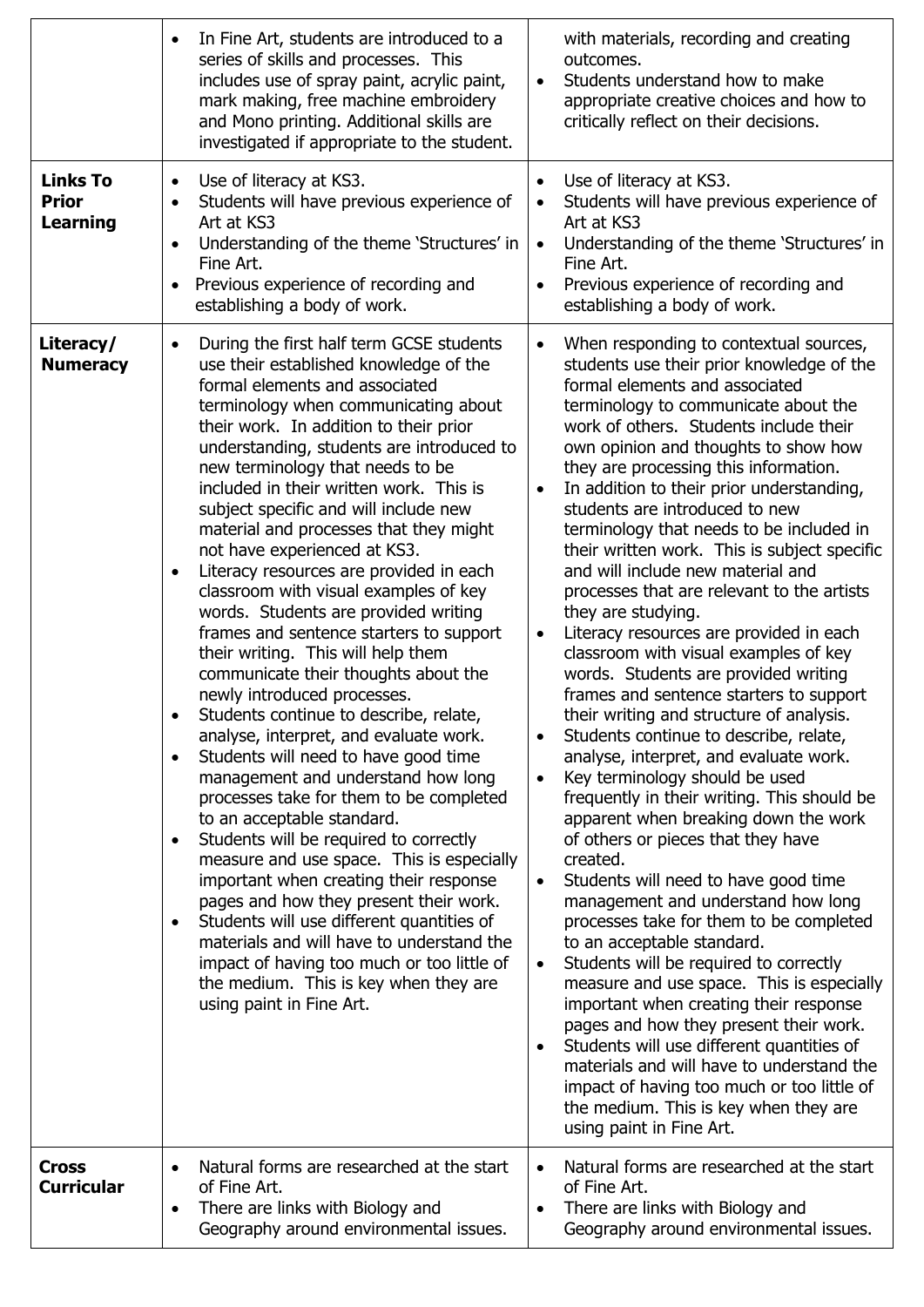| <b>YEAR 10</b>                                                                                                               | Spring 1 & 2<br>Summer 1 & 2                                                                                                                                                                                                                                                                                                                                                                                                                                                                                                                                                                                                                                                                                                                                                                                                                                                                                                                                                                                                                                           |  |
|------------------------------------------------------------------------------------------------------------------------------|------------------------------------------------------------------------------------------------------------------------------------------------------------------------------------------------------------------------------------------------------------------------------------------------------------------------------------------------------------------------------------------------------------------------------------------------------------------------------------------------------------------------------------------------------------------------------------------------------------------------------------------------------------------------------------------------------------------------------------------------------------------------------------------------------------------------------------------------------------------------------------------------------------------------------------------------------------------------------------------------------------------------------------------------------------------------|--|
| <b>Topics</b>                                                                                                                | <b>Component 1 - Structures</b>                                                                                                                                                                                                                                                                                                                                                                                                                                                                                                                                                                                                                                                                                                                                                                                                                                                                                                                                                                                                                                        |  |
| <b>Substantive</b><br>Knowledge -<br><b>The</b><br><b>Knowledge</b><br><b>Taught By</b><br><b>The Teacher</b>                | Students investigate the work of artists that respond to their theme in diverse ways.<br>$\bullet$<br>During the remainder of the year students consider different ways of interpreting their<br>theme. This is achieved through investigation into different aspects such as architecture,<br>objects or portraiture.<br>Students continue to analyse the work of artists. Images are broken down and<br>$\bullet$<br>interpreted by students. Written communication will become more confident with frequent<br>use of key terminology.<br>Students respond to the work of their artists. Showing a clear understanding of the<br>$\bullet$<br>materials and processes involved when creating their responses to the work of their<br>chosen artists.<br>Students learn to develop their own outcomes, starting at their initial ideas and developing<br>$\bullet$<br>concepts further through experimentation into materials and processes appropriate to<br>their project.<br>Students learn how to create outcomes that clearly reference their creative journey. |  |
| <b>Disciplinary</b><br>Knowledge -<br><b>How The</b><br><b>Knowledge</b><br><b>Will Be Built</b><br>On and<br><b>Applied</b> | Students respond to the theme through contextual investigation, experimenting with<br>$\bullet$<br>materials, recording and creating outcomes.<br>Projects will develop to incorporate different themes. This may include, portraiture,<br>$\bullet$<br>architecture, objects etc.<br>A student's ability to understand their own work critically and justify their ideas. This is<br>$\bullet$<br>achieved through practical visual analysis, annotation and using verbal feedback.<br>Students will contextualise their research and ideas, drawing inspiration from artists and<br>designers.<br>They will consider and develop original ideas from initiation to realisation.<br>$\bullet$<br>Students will analyse critically their own work and the work of others.<br>$\bullet$<br>They will learn to express individual thoughts and choices confidently.<br>$\bullet$<br>Students will take risks, experiment and learn from mistakes.                                                                                                                        |  |